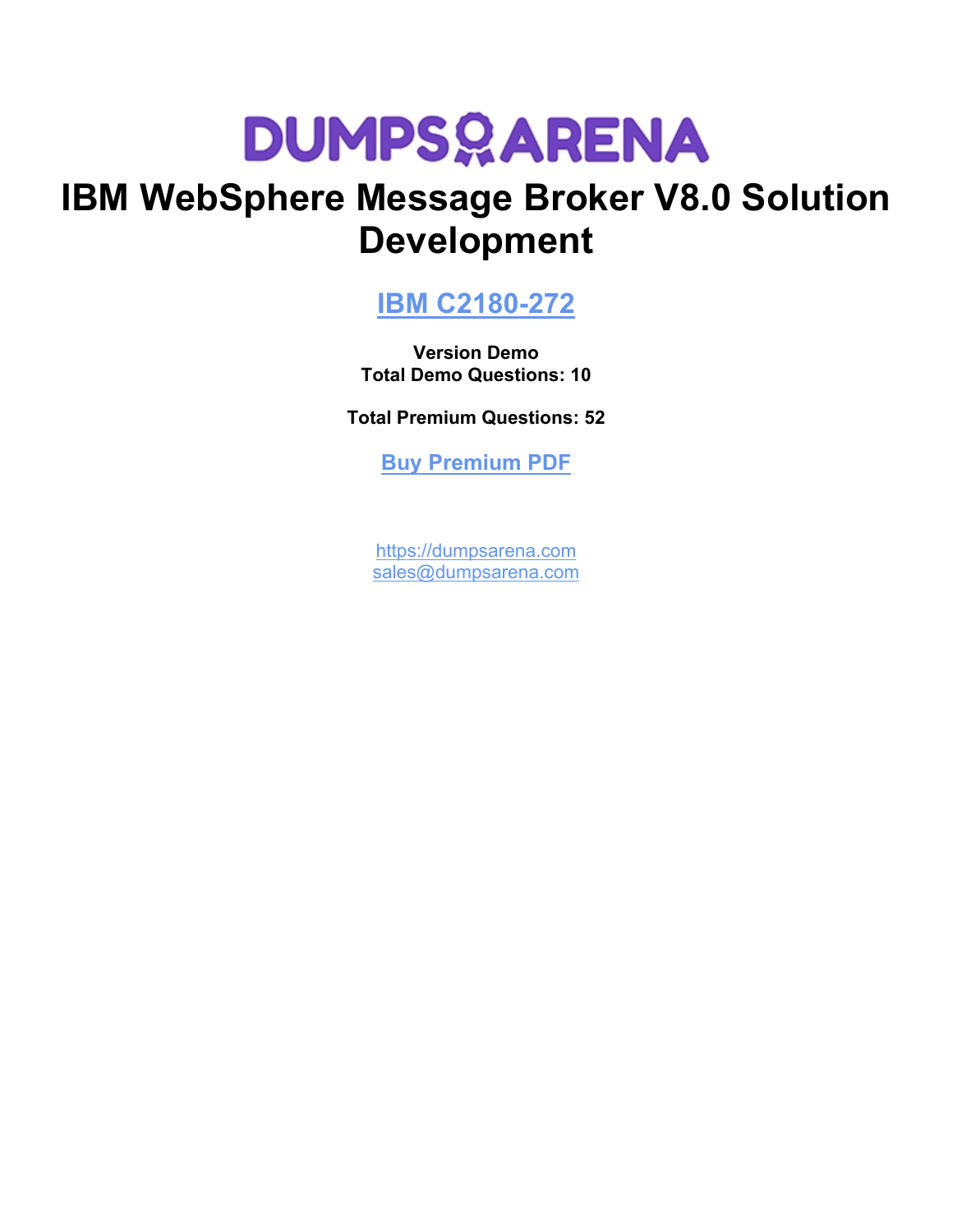#### **QUESTION NO: 1**

A company has its own internal application App1 which exposes its products price catalog to its clients via MQ transport protocol. The company needs to build a new proxy mediation application using Message Broker to expose its service to external clients. The suggested mediation flow would accept the request from different clients, route the request to App1 and send the response back to the requesting client where each client has its own target queue. Which built-in pattern should the solution developer use to achieve this?

- A. Message Request Response Correlator
- B. Service Proxy: static endpoint pattern
- C. Service Access from WebSphere MQ
- D. Service Facade to WebSphere MQ: request-response pattern

### **Answer: A**

### **QUESTION NO: 2**

A solution developer needs to read records from a file every hour and insert them into a database. The solution developer creates a flow using a TimeoutNotification node to start the flow, a FileRead node to read individual records from the file and a Compute node to insert the records into the database. To ensure that all records are processed in a unit of work, what must the solution developer do?

- A. Check the Throw exception on database error option
- B. Set the Transaction Mode of the TimeoutNotification node to Yes
- C. Set the Record Detection option of the FileRead node to Whole File
- D. Set the Operation Mode of the TimeoutNotification node to Controlled

### **Answer: B**

### **QUESTION NO: 3**

A healthcare company needs to implement WS-Security integrity message signing for an existing web service flow that will now be handling sensitive data. Which nodes can the solution developer use to develop this enhancement? (Choose two.)

- A. HTTPInput
- B. HTTPRequest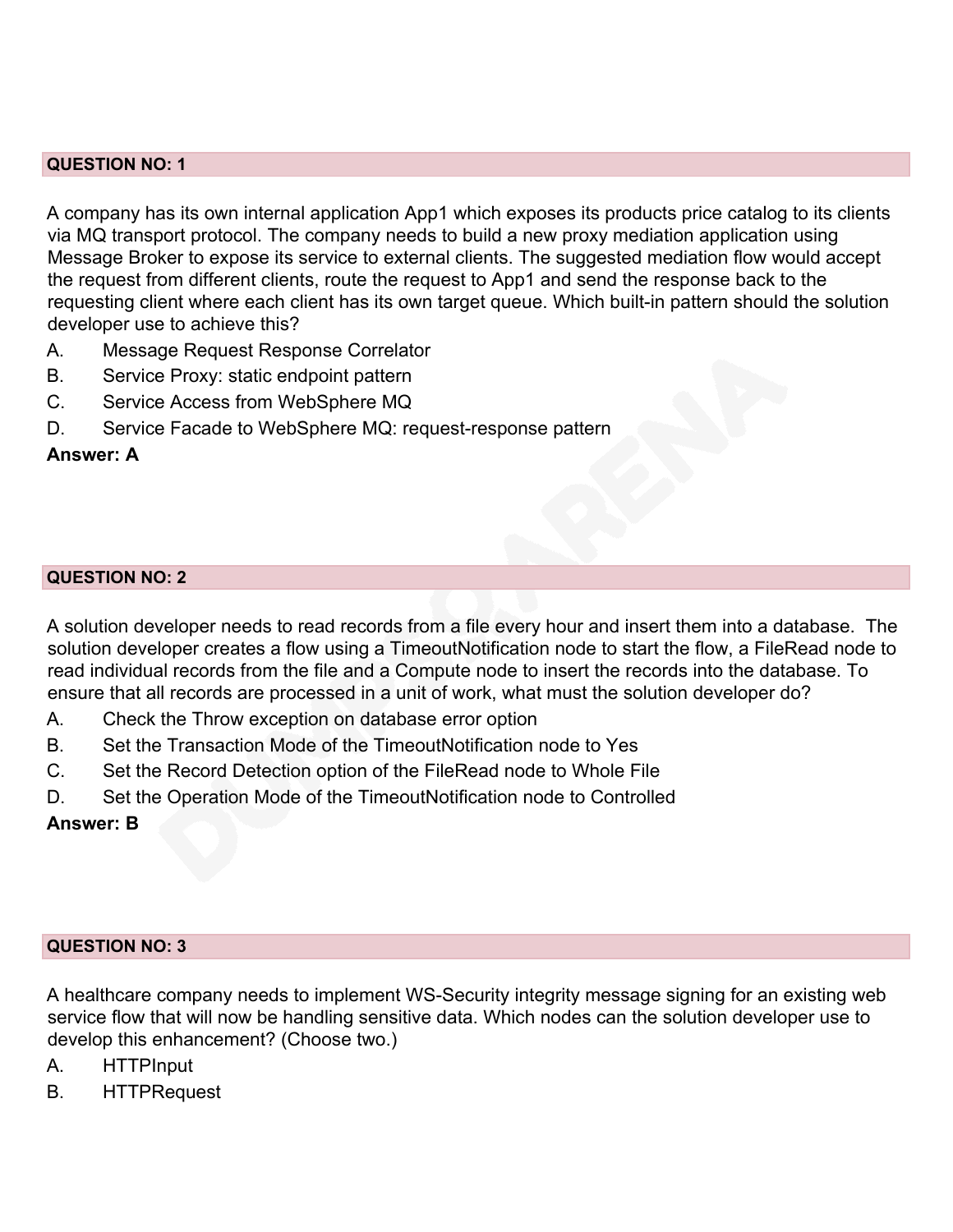

- C. SOAPInput
- D. SOAPRequest
- E. SOAPEnvelope

### **Answer: CD**

### **QUESTION NO: 4**

A solution developer creates a message flow that includes an XSLTransform node. The node property specifies that the XSL style sheet is to be cached. The solution developer deploys the XSL style sheet in the BAR file with the message flow. Subsequently, the style sheet needs to be revised. How does the solution developer enable the message flow to use the revised style sheet?

A. Use the mqsicacheadmin command to refresh the cache with the new style sheet.

B. Update the BAR file with the modified style sheet and redeploy it.

C. Update the style sheet in the Application Development view of the Toolkit. Once the changes are saved, the style sheet is reloaded automatically by any message flows that use it.

D. Update the style sheet in the directory specified by the Style sheet directory property of the XSLTransform node. Once the changes are saved, the style sheet is reloaded automatically by any message flows that use it.

### **Answer: B**

### **QUESTION NO: 5**

A solution developer is creating a number of scripts to automate the building and deployment of BAR files. These scripts will run on an AIX server, where the source repository is located and the Message Broker API (CMP) has been installed and configured. Which command can the solution developer NOT use in the automation scripts?

- A. mqsicreatebar
- B. mqsipackagebar
- C. mqsistartmsgflow
- D. mqsicreateexecutiongroup

### **Answer: A**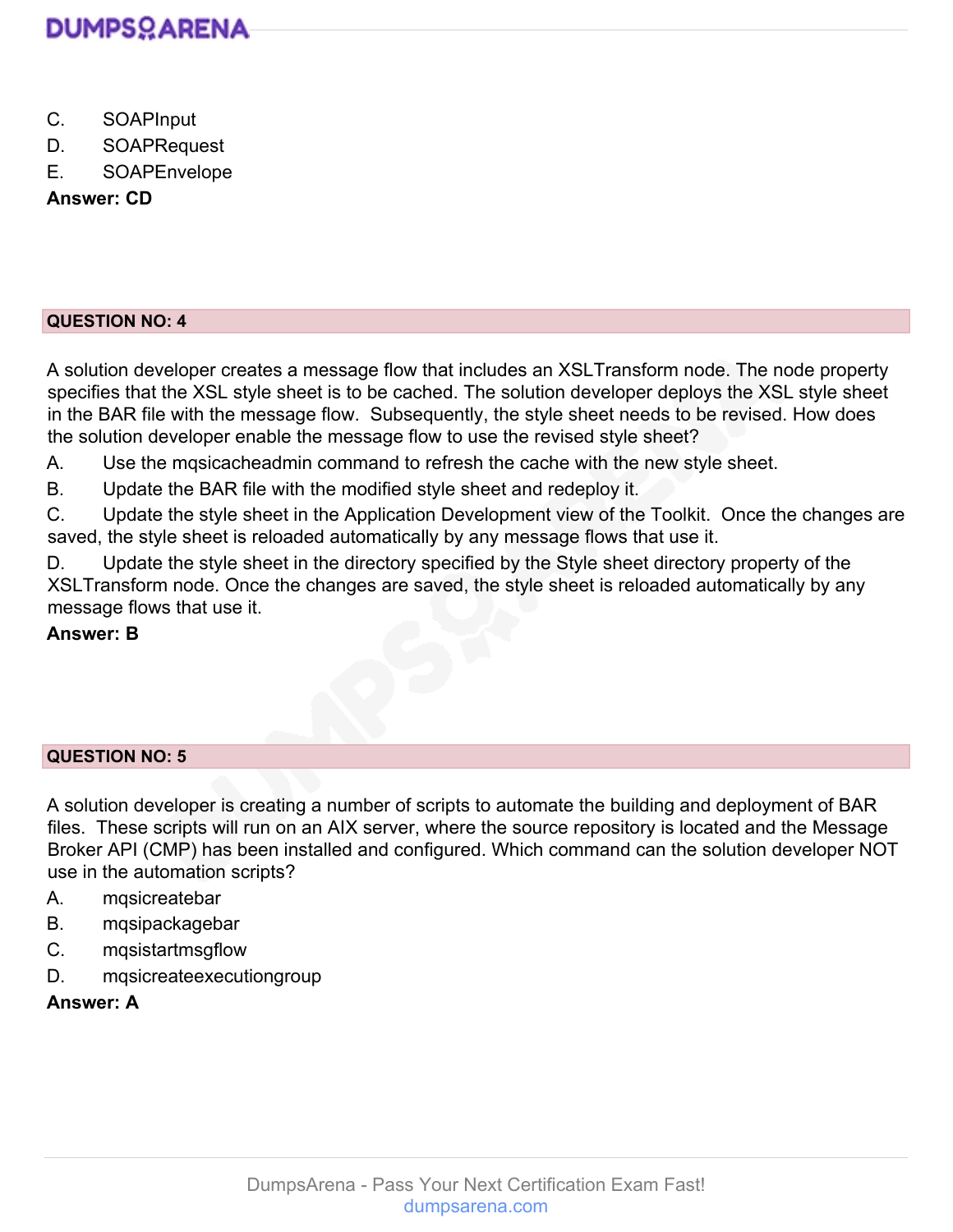### **QUESTION NO: 6**

To activate any new function included in a fix pack, which command must the solution developer issue?

- A. mqsicvp command.
- B. mqsireioad command.
- C. mqsichangebroker command with the -f parameter.
- D. mqsichangeproperties command with the -n parameter.

### **Answer: C**

#### **QUESTION NO: 7**

A solution developer needs to use the recording data feature for auditing purpose. The expected message size is up to 10 MB and the target database is DB2. Aside from the default, what additional configuration(s), if any, does the solution developer need to do?

- A. Use the supplied DB2 schema without changes.
- B. Update the DataCaptureStore configurable service to allow the extra size.
- C. Customize the supplied DB2 schema to increase the maximum message body size.

D. Create a new database table to store the message body and configure the broker to use the new table.

**Answer: C**

#### **QUESTION NO: 8**

A solution developer needs to troubleshoot why a message flow does not process any messages from a remote resource. To review how the message flow interacts with all external resources, where should the solution developer look?

- A. The ODBC log.
- B. The JVERBOSE log.
- C. The WebSphere MQ log.
- D. The WebSphere Message Broker Activity log.

### **Answer: D**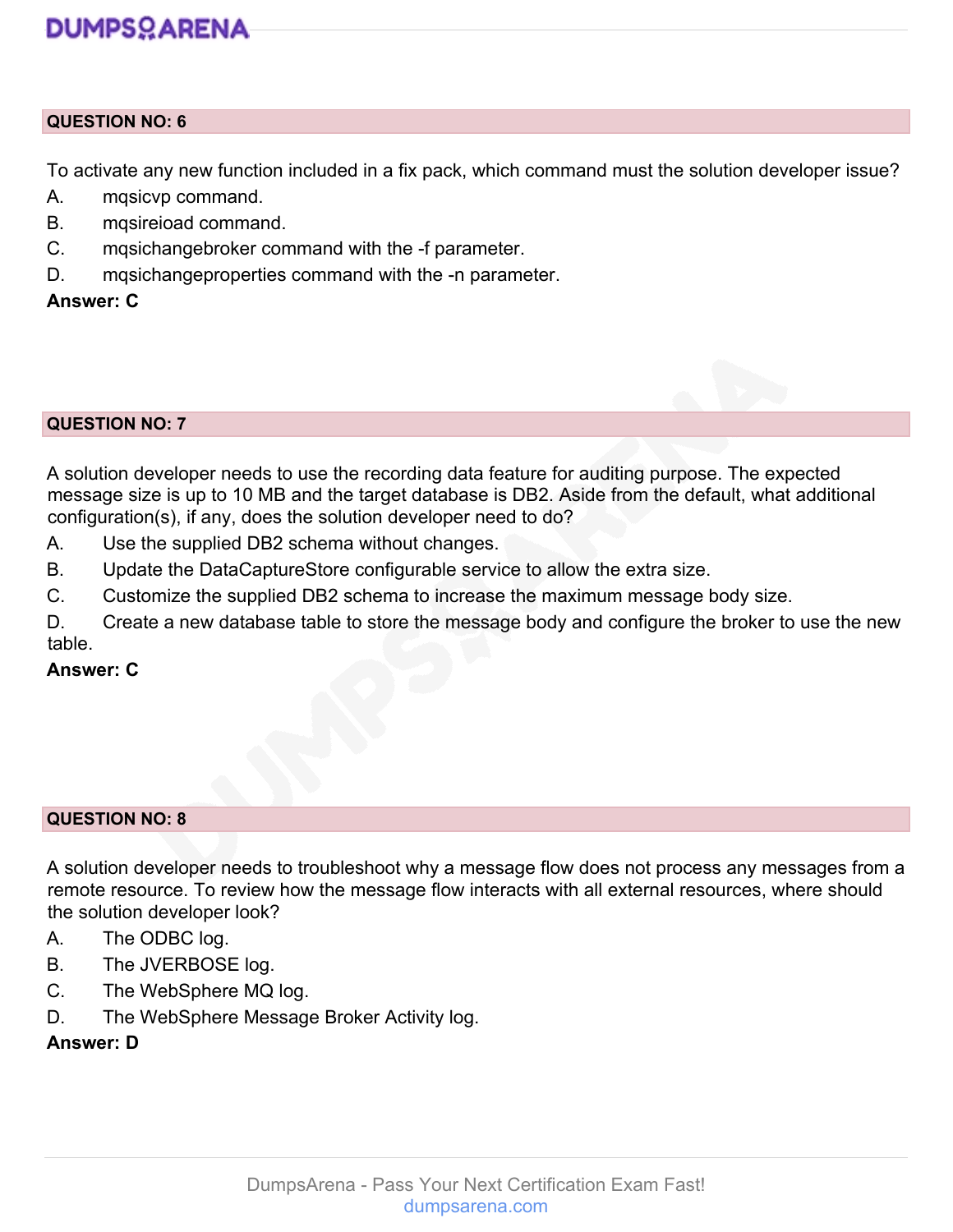#### **QUESTION NO: 9**

A company has person information in its HR system and another application system. Person schemas in these two systems are similar. The solution developer uses the Mapping node to map the person information when developing an application. Following is the detailed information about the Mapping node.

| a gl Properties   | [0.1] PropertiesType    | Assign -        | iii of person            | [1.1] personResponsetype |
|-------------------|-------------------------|-----------------|--------------------------|--------------------------|
|                   |                         |                 | El person name           | $[1.1]$ string           |
| ohrinoens its iii | [1.1] personRequestType |                 | 8 person telephonenumber | $[1.1]$ string           |
| E firstName       | $[1.1]$ string          | S Inconcat -    | el person address        | $[1-1]$ string           |
| E lastName        | $[1.1]$ string          |                 | (8) birth dateTime       | [1.1] dateTime           |
| E phone           | $[1-1]$ string          | Til Move -      |                          |                          |
| E address         | $[1.1]$ string          | <b>EMove v</b>  |                          |                          |
| E birthDate       | $[1.1]$ date            | % fredateTime = |                          |                          |
| E birthTime       | $[1.1]$ time            |                 |                          |                          |

fn:concat has the following format.

| string1 | xs:string | SfirstName |
|---------|-----------|------------|
| string2 | xs:string |            |
| string3 | xs:string | SlastName  |

fn:dateTime has the following logic.

| date | xs:date | \$birthDate |  |
|------|---------|-------------|--|
| time | xs:time | \$birthTime |  |

This is the person information record that exists in the HR system.

```
<personInfo>
      <firstName>Alexandra</firstName>
      <lastName>Thomas</lastName>
      <phone>+1-803-467-1234</phone>
      <address>Pennsylvania Avenue NW,Washington DC</address>
      <br />
shirthDate>1971-04-17</birthDate>
      </person/nfo>
```
After the solution developer performs this transformation for this person information, which one of following results is correct?

A. <person>A.<person>

<person\_name>Alexandra . Thomas</person\_name> <person\_telephonenumber>+1-803-467-1234</person\_telephonenumber> <person\_address>Pennsylvania Avenue NW,Washington DC</person\_address> <birth\_dateTime>1971-04-17 09:05:03</birth\_dateTime> </person> B. <person>B.<person> <person\_name>Alexandra . Thomas</person\_name>

<person\_telephonenumber>+1-803-467-1234</person\_telephonenumber>